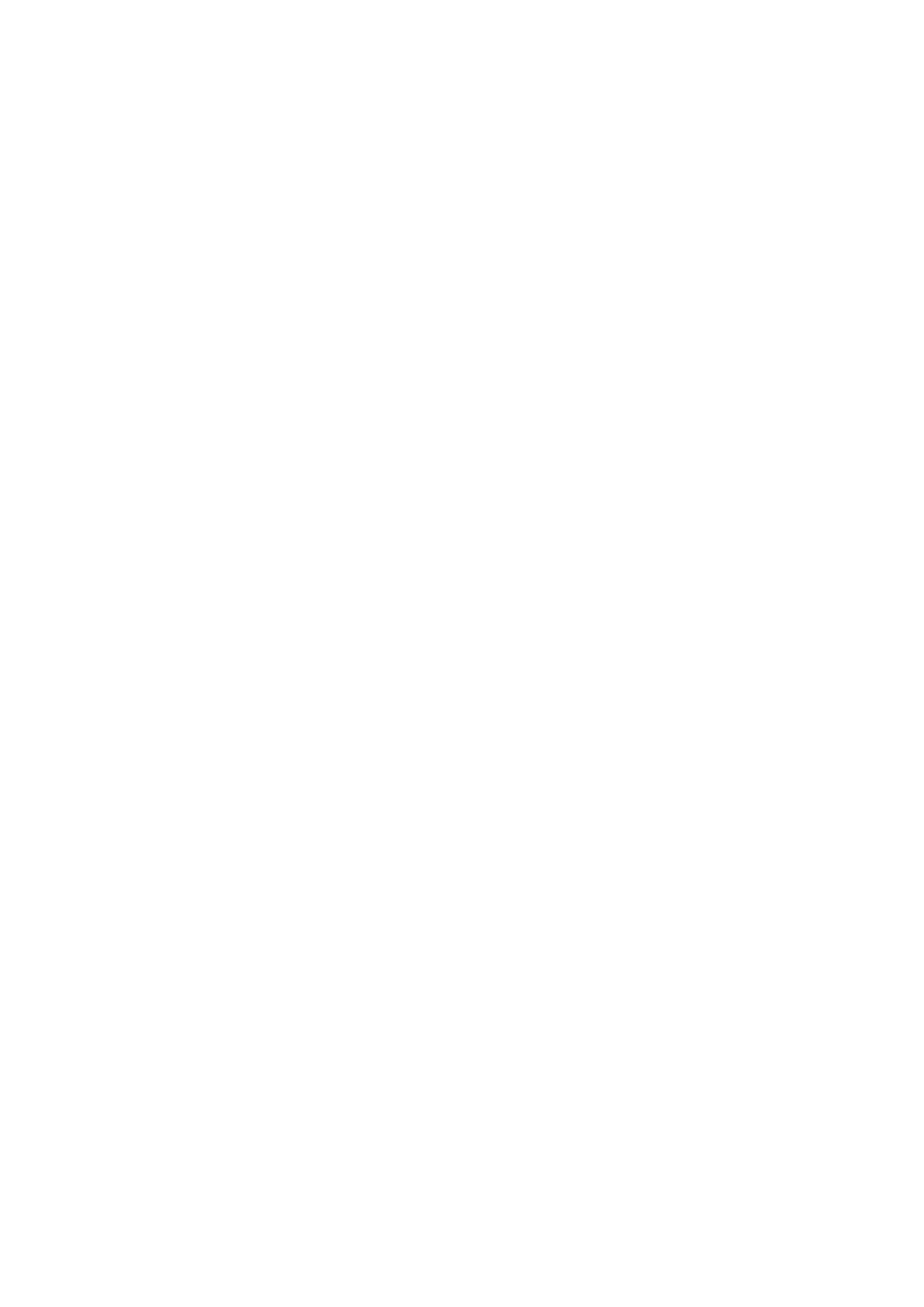<span id="page-2-0"></span>





# **Friday 3 June 2022**

### **Subject: Actions from previous Joint Committee meetings**

#### **Reason for Report**

- 1. This item tracks items raised at previous meetings that require action. A list of outstanding items is prepared for each meeting, including who is responsible for each, when it is expected to be completed and a brief status comment.
- 2. Once the items have been completed and reported to the Committee they will be removed from the list.

#### **Decision Making Process**

3. Staff have assessed the requirements of the Local Government Act 2002 in relation to this item and have concluded that, as this report is for information only, the decision-making provisions do not apply.

#### **Recommendation**

That the Clifton to Tangoio Coastal Hazards Strategy Joint Committee receives and notes the *Actions from previous Joint Committee meetings* staff report*.*

#### **Authored by:**

**Simon Bendall Coastal Hazards Strategy Project Manager**

**Approved by:**

**Chris Dolley Group Manager Asset Management**

### **Attachment/s**

1<sup>*<u>I*</sub></sub> Actions from previous Joint Committee meeting</sup></u>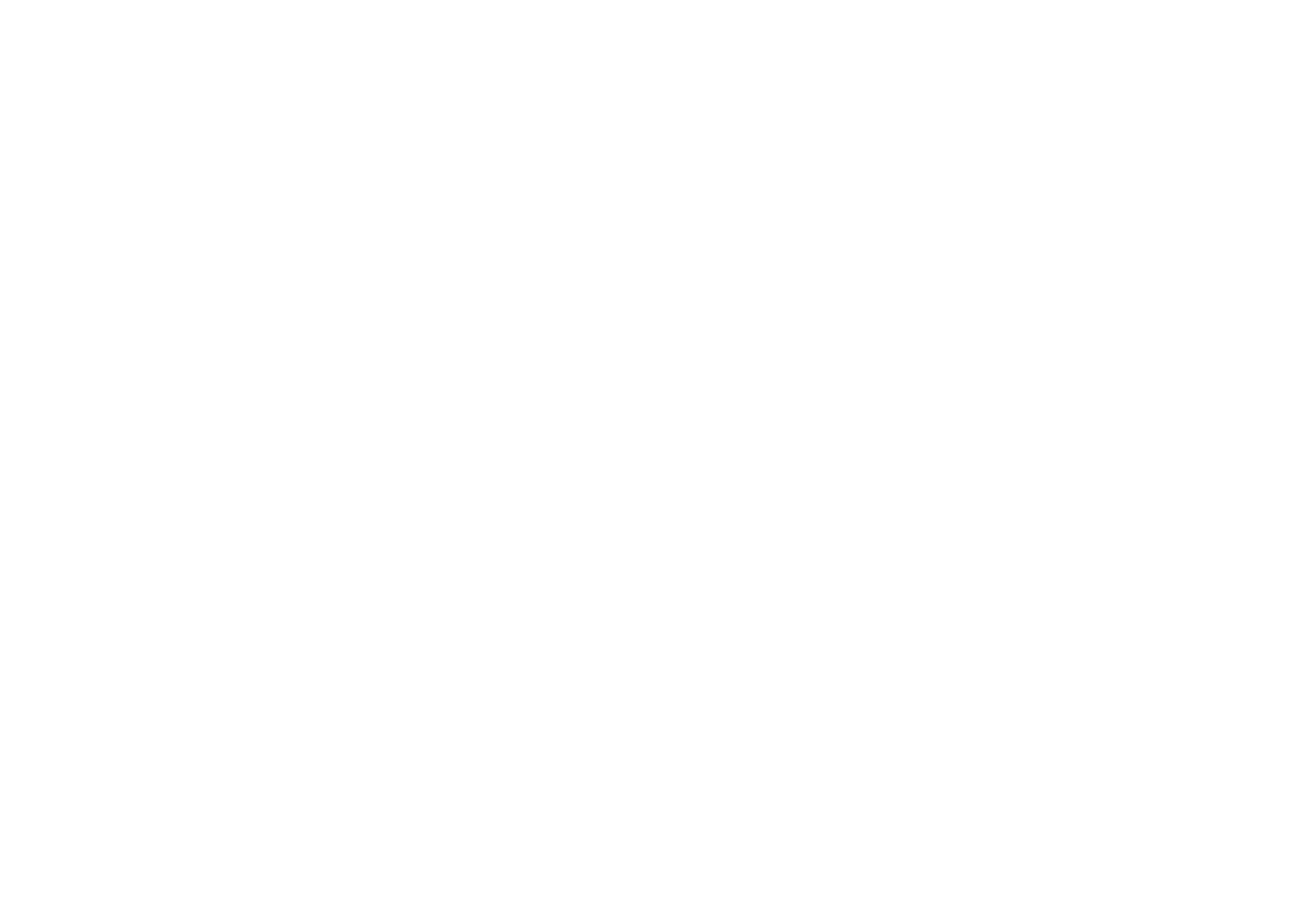| <b>Clifton to Tangoio Coastal Hazards Strategy Joint Committee</b><br>Actions from 8 April 2022 Committee meeting |                                                                                                                                                                                                                        |             |                                                      |  |  |  |
|-------------------------------------------------------------------------------------------------------------------|------------------------------------------------------------------------------------------------------------------------------------------------------------------------------------------------------------------------|-------------|------------------------------------------------------|--|--|--|
| Agenda Item                                                                                                       | <b>Actions</b>                                                                                                                                                                                                         | Responsible | Status/Comment                                       |  |  |  |
| Memorandum of Transition -<br>Council decisions                                                                   | TAG is developing the asset transfer agreement between the<br>three Councils. This should detail how any coastal zone<br>construction / work being undertaken (in the interim period<br>till mid 2024) will be managed | TAG         | Work in progress.                                    |  |  |  |
| Communication and<br>engagement update                                                                            | A copy of the survey presentation given by Rebecca Ashcroft<br>to the meeting is to be circulated to all Committee members                                                                                             | Governance  | Presentation circulated on 4 May 2022 by HB Hazards. |  |  |  |

#### Actions from 22 February 2022 Committee meeting

| Agenda Item                | <b>Actions</b>                                               |            | Responsible   Status/Comment                              |
|----------------------------|--------------------------------------------------------------|------------|-----------------------------------------------------------|
| Coastal Ecology Workstream | Procatively seek out Information relating to Coastal Ecology | S Bendall/ | Work in progress -- follow up approaches being made under |
|                            | from PSGEs and other tangata whenua groups                   | C Dolley   | mana whenua engagement plan - verbal update on progress   |
|                            |                                                              |            | to be given at meeting.                                   |

|  | Agenda Item             | Actions                                                              |            | Status/Comment                                                  |  |
|--|-------------------------|----------------------------------------------------------------------|------------|-----------------------------------------------------------------|--|
|  | RMA Reform and National | explore opportunities for the Joint Committee to engage with<br>TAG/ |            | Ongoing. Senior HBRC planning staff continue to liaise          |  |
|  | Risk Assessment         | Resource Management Systems reform process and make                  | C Dolley   | directly with MFE officials and will advise of opportunities to |  |
|  |                         | submissions on the proposed three new Acts.                          | /K Brunton | prepare submissions.                                            |  |

#### <span id="page-4-0"></span>Actions from 30 April 2021 Joint Committee meeting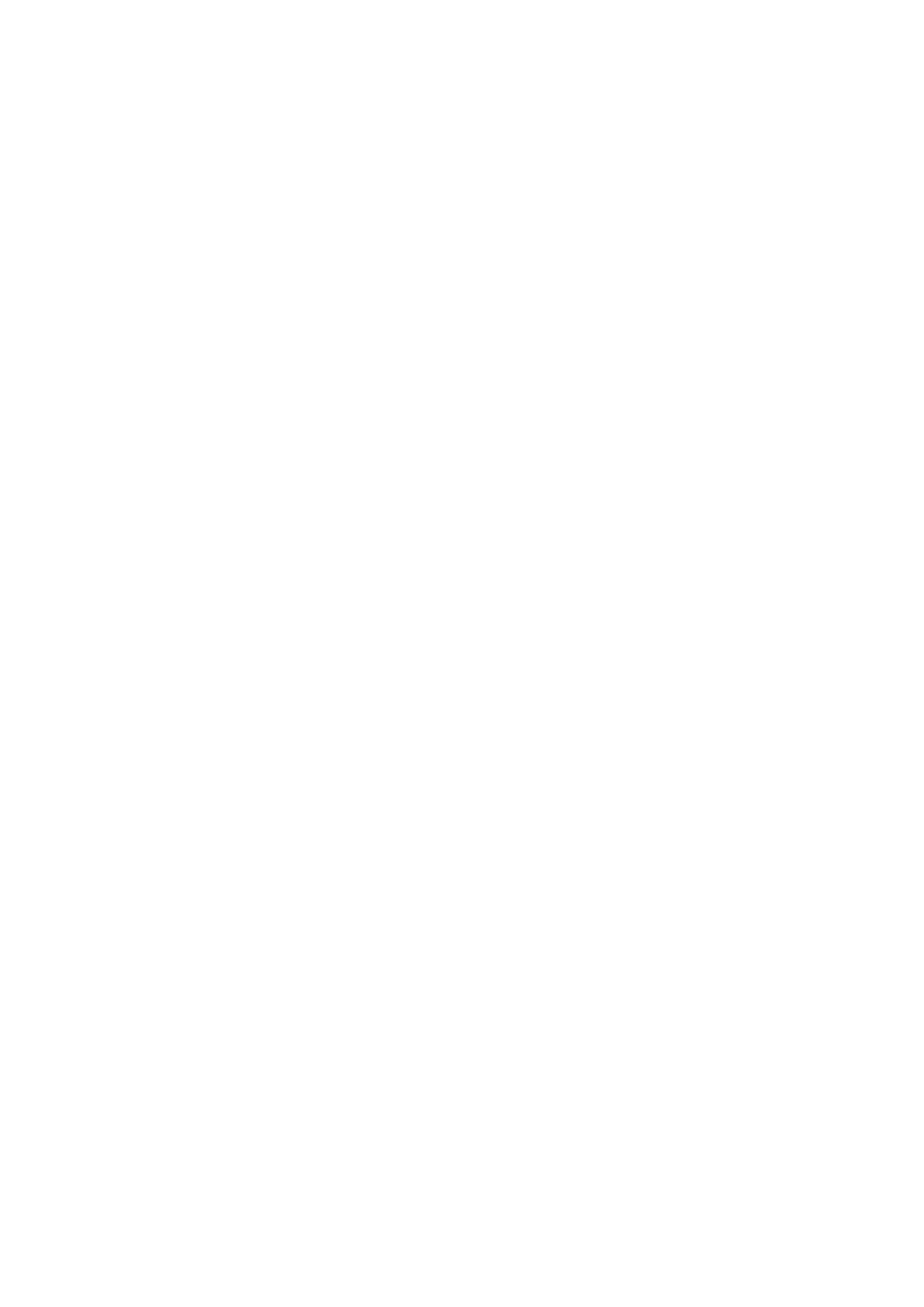<span id="page-6-0"></span>





# **Friday 3 June 2022**

### **Subject: Call for minor items not on the Agenda**

#### **Reason for report**

- 1. This item provides the means for Joint Committee members to raise minor matters they wish to bring to the attention of the meeting.
- 2. Hawke's Bay Regional Council standing order 9.13 states:
	- 2.1. "A meeting may discuss an item that is not on the agenda only if it is a minor matter relating to the general business of the meeting and the Chairperson explains at the beginning of the public part of the meeting that the item will be discussed. However, the meeting may not make a resolution, decision, or recommendation about the item, except to refer it to a subsequent meeting for further discussion."

#### **Recommendations**

3. That the Clifton to Tangoio Coastal Hazards Strategy Joint Committee accepts the following *Minor items not on the agenda* for discussion as Item 9:

| <b>Topic</b> | <b>Raised by</b> |
|--------------|------------------|
|              |                  |
|              |                  |
|              |                  |

**Leeanne Hooper Governance Lead** **James Palmer Chief Executive**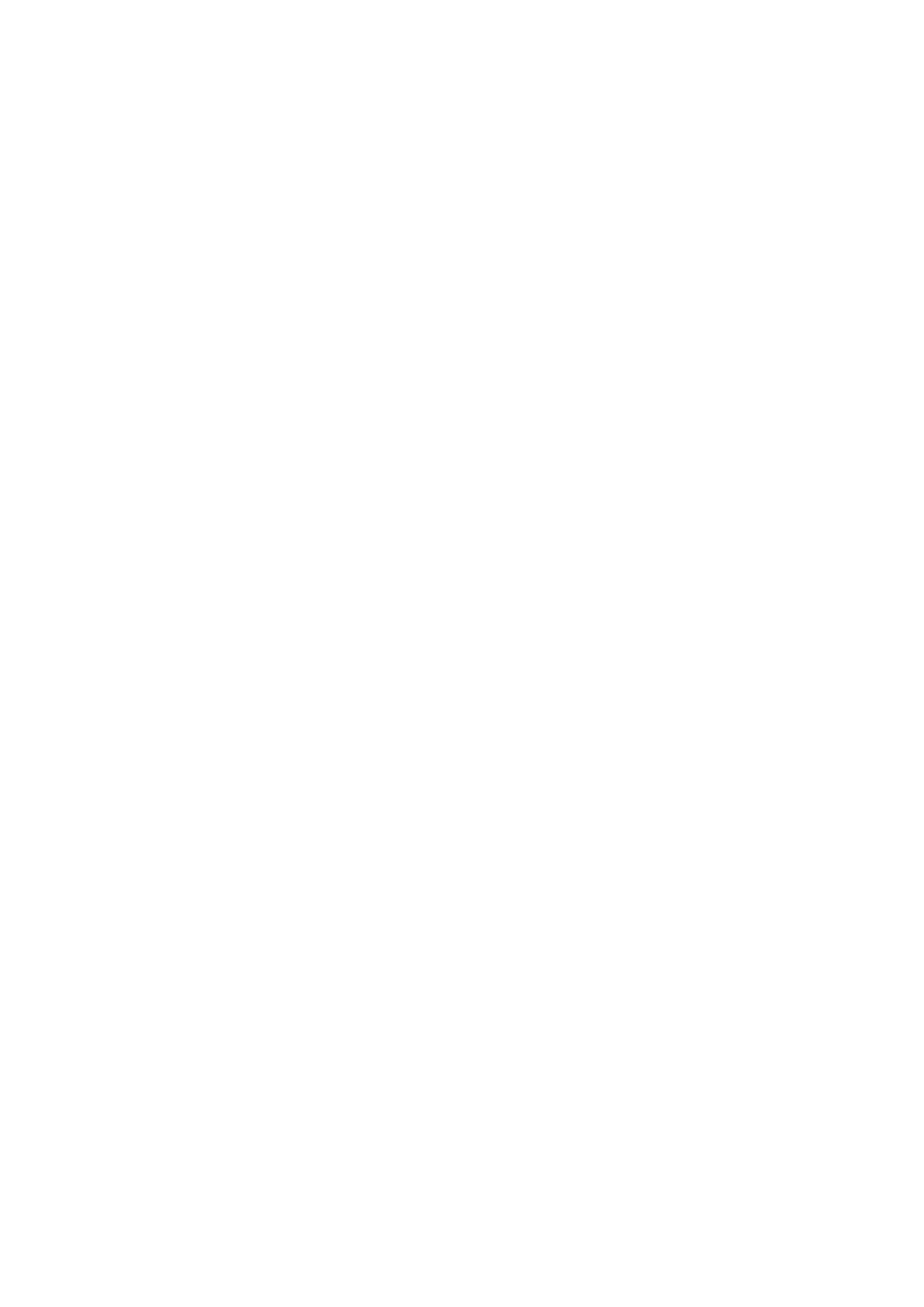<span id="page-8-0"></span>



# **Friday 3 June 2022**

### **Subject: Project Manager's update**

#### **Reason for report**

1. This report provides an update on project-related matters including timeframes, budgets and tracking towards milestones.

#### **Project Dashboard**

- 2. The following project dashboard is provided to summarise current project status for budget, timeline and all eight active workstreams (WS). An assessment of each project element is made on a 'traffic light' basis, with a brief commentary provided to explain the rating given.
- 3. Where a rating has changed from the preceding report, the metric is shown in red underline with an arrow showing the change in status.

| <b>Metric</b>                      |  | <b>Status</b> |  | Commentary                                        |  |
|------------------------------------|--|---------------|--|---------------------------------------------------|--|
| <b>Project Budget</b>              |  |               |  | On track for 2021-2022 financial year             |  |
| <b>Project Timeline</b>            |  |               |  | Key project milestones on track                   |  |
| <b>WS1: Funding / Governance</b>   |  |               |  | MOT signed                                        |  |
| <b>WS2: LGA Consultation</b>       |  |               |  | Working to July consultation on MOT outcome       |  |
| <b>WS3: Comms &amp; Engagement</b> |  |               |  | COVID impacts, Mana Whenua engagement low         |  |
| WS4: Design                        |  |               |  | Substantially complete                            |  |
| <b>WS5: Managed Retreat</b>        |  |               |  | Final draft report delivered                      |  |
| <b>WS6: Coastal Ecology</b>        |  |               |  | Mana whenua engagement required for next steps    |  |
| <b>WS7: Regulatory</b>             |  |               |  | Target HBRC + NCC plans – significant work coming |  |
| <b>WS8: Signals and Triggers</b>   |  |               |  | June community workshop, July Joint Committee     |  |

#### *Project Dashboard Report: May 2022*

*Status: Key risk*

*Under stress*

*On track*

- 4. There are no status changes to report from the last meeting of the Joint Committee on 8 April.
- 5. Planning for the 2022-2023 financial year has commenced with a draft budget prepared and some revisions to the above workstreams proposed. At the July Joint Committee meeting, the Project Manager's report will provide an update on this planning and discuss key tasks for the next 12 months.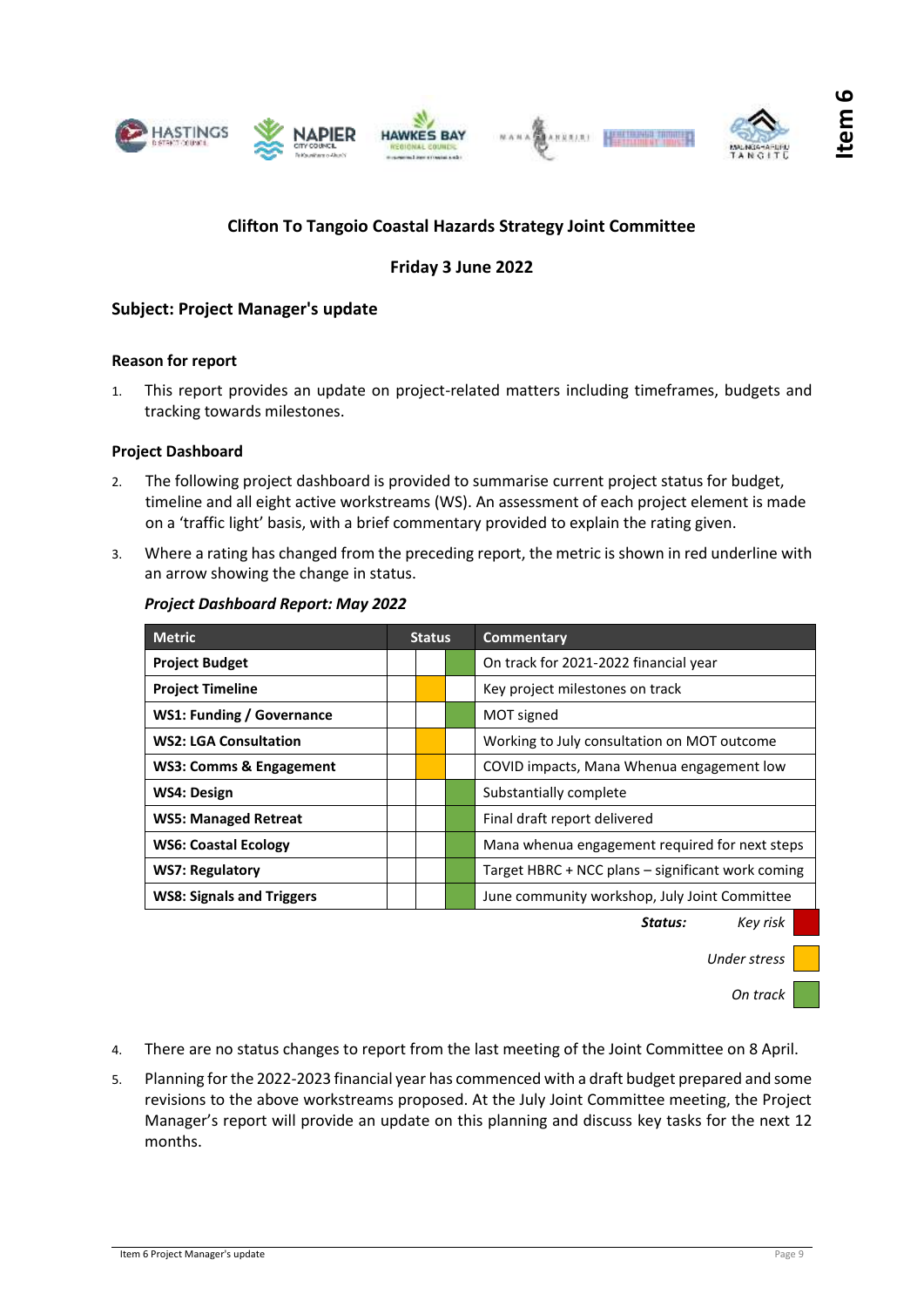#### **Update: Memorandum of Transition (MOT)**

- 6. The key focus and priority for the Technical Advisory Group (TAG) over the past 6 months has been to finalise the MOT.
- 7. With support for the MOT now confirmed by all 5 Councils in the region, it was formally executed by Partner Council Chief Executives on 23 May 2022.
- 8. A minor change to the MOT was required prior to signing, however.
- 9. The approach outlined in the MOT was for HBRC to undertake a Local Government Act (LGA) S16 process to formalise its role as the lead agency responsible for delivering the activity of coastal adaptation on the coastline between Clifton to Tangoio. However, advice received from Audit NZ suggested that the planned two-stage approach of consulting on the proposed new role for HBRC and the transfer of existing coastal assets now but then consulting on the specifics of the larger strategy later, may not meet the requirements of the Local Government Act.
- 10. Based on this advice, HBRC now intends to undertake a non-statutory consultation under section 82A of the LGA on the proposal outlined in the MOT. This is set to occur in July 2022.
- 11. HBRC will then give effect to the proposal in accordance with S16 (including requirements to notify the Minister of Local Government) and 93B to 93G of the LGA and the requirements of HBRC's Significance and Engagement Policy, and confirm funding arrangements for implementing any physical works under the Strategy, through its 2024-2034 Long Term Plan process.
- 12. This change to the approach originally outlined in the MOT was considered necessary to satisfy LGA process requirements, however the only real effect is to delay the formal s.16 consultation process.
- 13. This change to the approach required an update to Schedule 2 to the MOT, which sets out an indicative timeframe for implementing the proposals as set out in MOT. No other changes to the MOT were required.
- 14. The Chief Executives were satisfied that the changes were minor, and they could execute the MOT as modified under the resolutions passed by each Council.
- 15. For reference, the final signed MOT is provided as attachment 1.

#### **Decision Making Process**

16. Staff have assessed the requirements of the Local Government Act 2002 in relation to this item and have concluded that, as this report is for information only, the decision-making provisions do not apply.

#### **Recommendation**

That the Clifton to Tangoio Coastal Hazards Strategy Joint Committee receives and notes the *Project Manager's update*.

| Authored by:                                    | Approved by:                          |  |  |
|-------------------------------------------------|---------------------------------------|--|--|
| Simon Bendall                                   | <b>Chris Dolley</b>                   |  |  |
| <b>Coastal Hazards Strategy Project Manager</b> | <b>Group Manager Asset Management</b> |  |  |

#### **Attachment/s**

**1**[⇨](../../../RedirectToInvalidFileName.aspx?FileName=CLI_03062022_ATT_EXCLUDED.PDF#PAGE=2) Signed Coastal Hazards Memorandum of Transition Under Separate Cover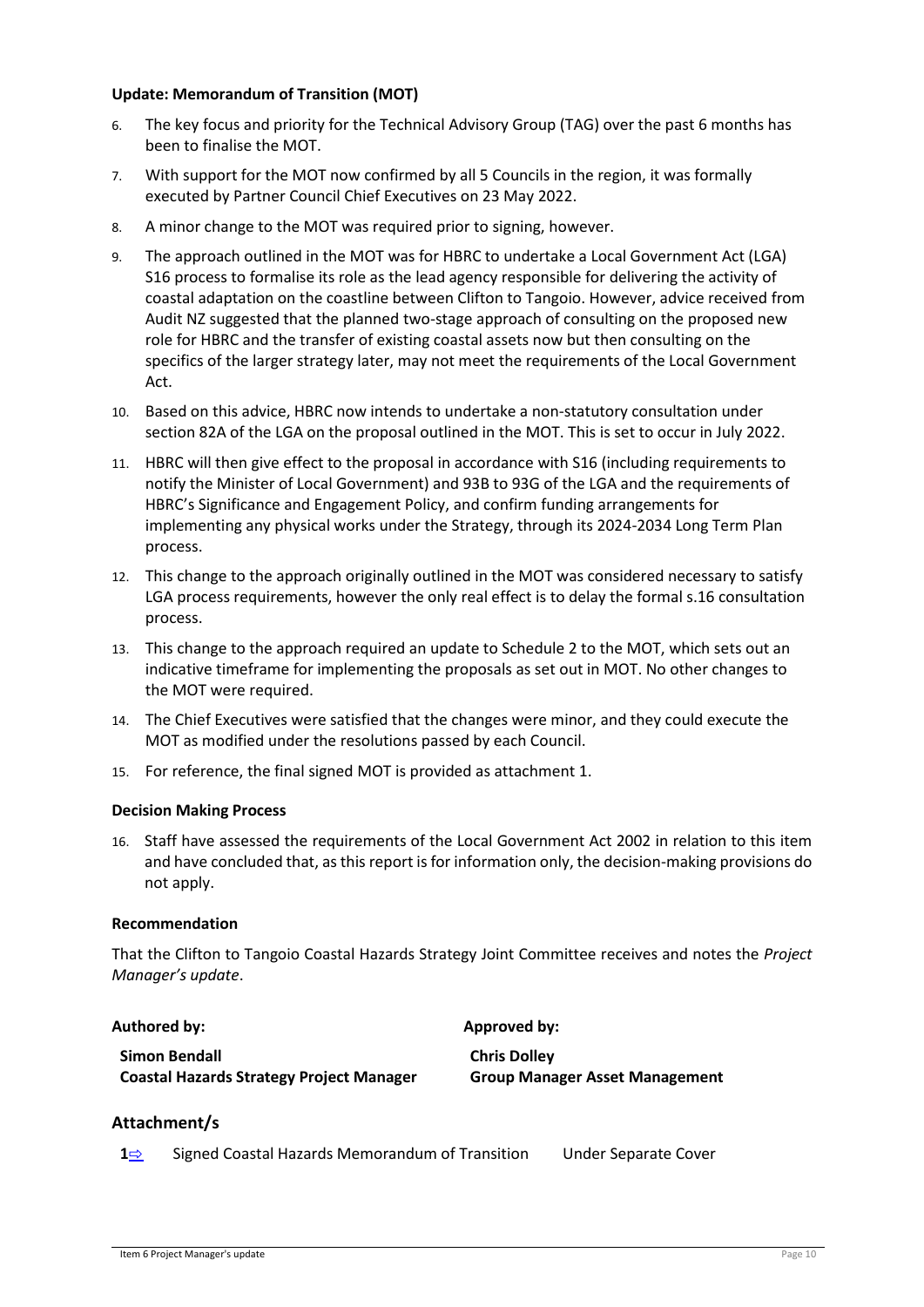<span id="page-10-0"></span>





# **Friday 3 June 2022**

# **Subject: Current coastal projects update**

#### **Reason for report**

- 1. This report provides an opportunity for the Technical Advisory Group (TAG) to update the Joint Committee on various coastal projects that members have expressed an interest in keeping abreast of.
- 2. Whakarire Ave Revetment Works no update.

#### **Haumoana 18**

- 3. The Haumoana 18 (H18) sea/retaining wall project has been included in the Hastings District Council (HDC) 2022-23 annual plan and is currently out for consultation.
- 4. This is being progressed on the basis of a project being promoted by the H18 residents, but with support and facilitation from HDC. The project has proposed an 85% / 15% private/ public good share of costs, with the public good element being justified around protection of water, power and roading assets and infrastructure.
- 5. Letters have been sent to all H18 residents seeking support for the establishment of a rate funding scheme for the project, separated into 2 specific phases, being (1) Design & Consents and (2) Construction. Responses to these, along with any other public submissions will be used in Council deliberations on the next steps for the project. The residents will more formally establish themselves as an entity to progress the Design and Consent phase, with input and guidance from HDC.
- 6. It is proposed by HDC the H18 owners will retain ultimate ownership of any asset. The consultation process will however, involve specific and focused engagement with HBRC so a letter to that effect has been forwarded from HDC to HBRC. If successful through the annual plan process, work is expected to commence on the first phase in July 2022.

#### **Whirinaki**

- 7. Erosion at Whirinaki is ongoing and complex.
- 8. No immediate actions are proposed in the absence of a confirmed Strategy, however HDC has assisted local residents with possible minor protection work advice for an eroding section of coast adjacent to North Shore Road back in late 2020, early 2021.
- 9. The residents were provided with HDC consents advisors' contact details should they wish to progress a consent application for the work. The Joint Committee visited the site late last year to view the erosion and also discussed the situation with locals.
- 10. The issue still sits with landowners and there has been no change since the last report.

#### **Decision Making Process**

11. Staff have assessed the requirements of the Local Government Act 2002 in relation to this item and have concluded that, as this report is for information only, the decision-making provisions do not apply.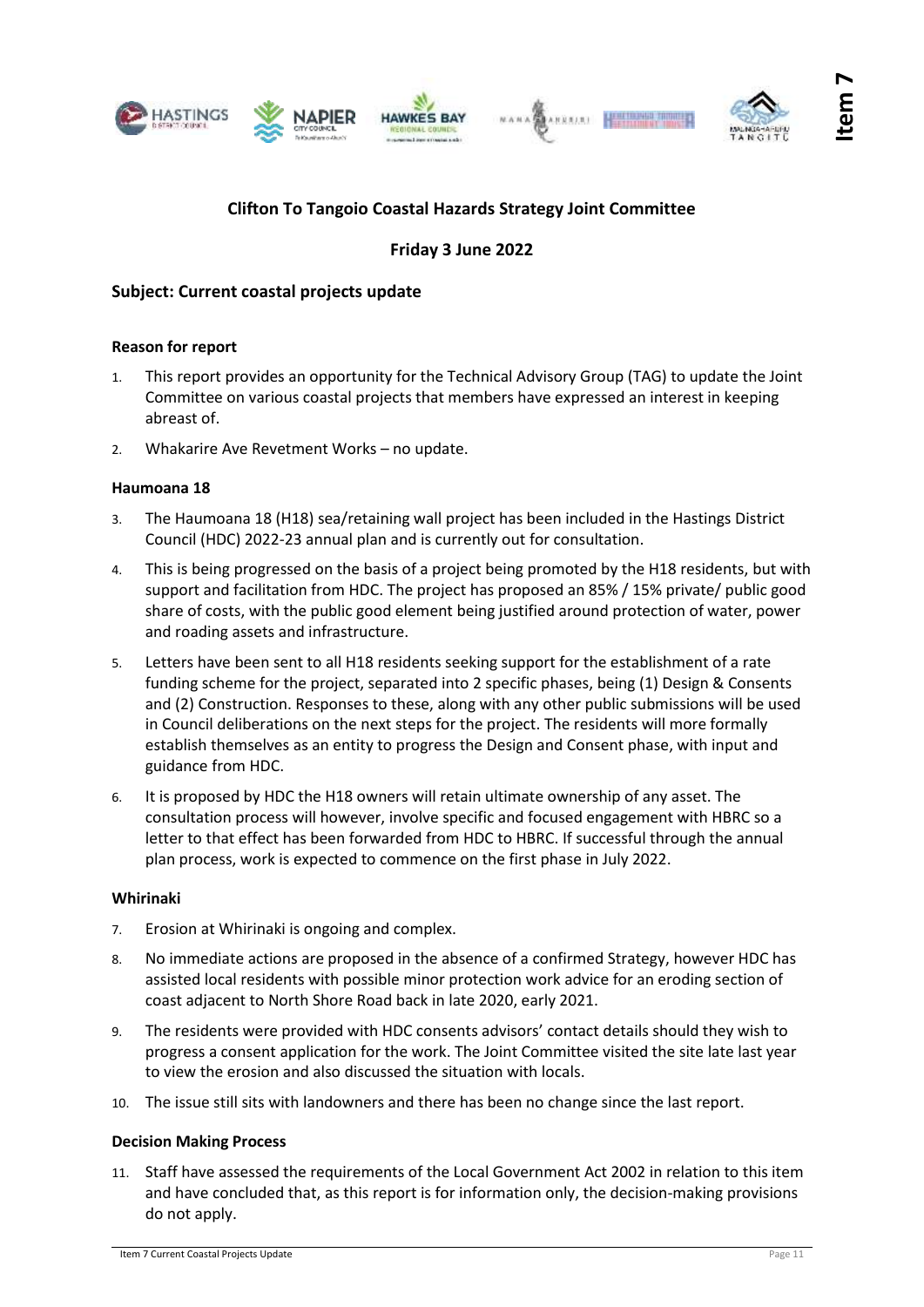#### **Recommendation**

That the Clifton to Tangoio Coastal Hazards Strategy Joint Committee receives the *Current coastal projects update.*

# **Authored by:**

**Simon Bendall Coastal Hazards Strategy Project Manager**

**Approved by:**

**Chris Dolley Group Manager Asset Management**

# **Attachment/s**

There are no attachments for this report.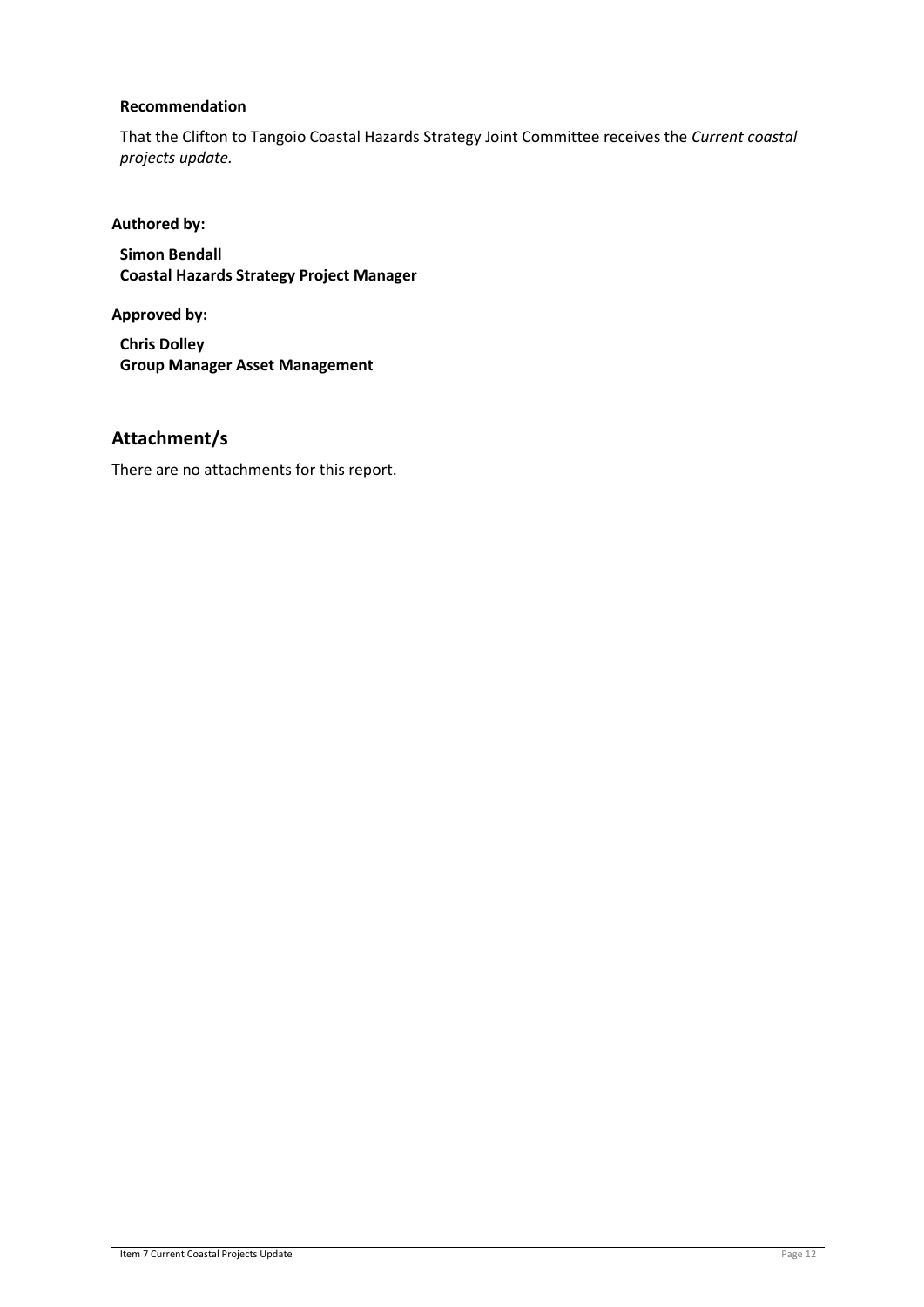<span id="page-12-0"></span>



**Item 8**

# **Clifton To Tangoio Coastal Hazards Strategy Joint Committee**

# **Friday 3 June 2022**

### **Subject: Mātauranga Māori workstream scope**

#### **Reason for Report**

1. This report presents draft objectives for the Mātauranga Māori workstream in order to seek feedback from Joint Committee members.

#### **Background**

- 2. As noted at the last Joint Committee meeting, the Technical Advisory Group (TAG) has been discussing the establishment of a new Mātauranga Māori workstream for the Strategy. In broad terms, the concept is to allocate additional project resources to facilitate more effective input from mana whenua and to seek the integration of Mātauranga Māori into project workstreams.
- 3. A workstream scoping meeting was held on 17 May, which included staff from HBRC's Māori Partnerships and Kotahi teams (given potential opportunities for cross-project coordination).
- 4. A proposed scope for the Mātauranga Māori workstream, including how this workstream may interact with the Kotahi process, has yet to be developed. Due to staff illness and other demands on staff time, a further meeting is being organised to advance these discussions.

#### **Discussion**

5. In the interim, and to progress matters, some draft objectives for the Mātauranga Māori workstream have been developed for feedback from the Joint Committee. The intent of presenting these now is to use the Joint Committee's discussions and feedback to refine and/or add to the objectives before presenting the final, fully scoped workstream.

#### **(Draft) Objectives for the Mātauranga Māori workstream**

- 6. Facilitate and support effective mana whenua participation in consultation / engagement processes undertaken for the Strategy, including pre-consultation and dedicated engagement activities.
- 7. Identify and implement opportunities to integrate Mātauranga Māori across Strategy Workstreams.
- 8. Support Strategy project management and planning by providing a Mātauranga Māori / mana whenua participation lens.
- 9. Provide expertise to support TAG and Joint Committee meetings and deliberations.
- 10. To add to the broad objectives (6-9 above), a specific workstream-related task (and potentially one of the initial tasks to advance under the Mātauranga Māori Workstream), is support for the Coastal Ecology workstream. The following tasks are proposed.
	- 10.1. Compiling / synthesising publicly-available information on cultural values / sites / mahinga kai within the Strategy area (e.g. MACA applications, Iwi Management Plans, resource consents processes, other information).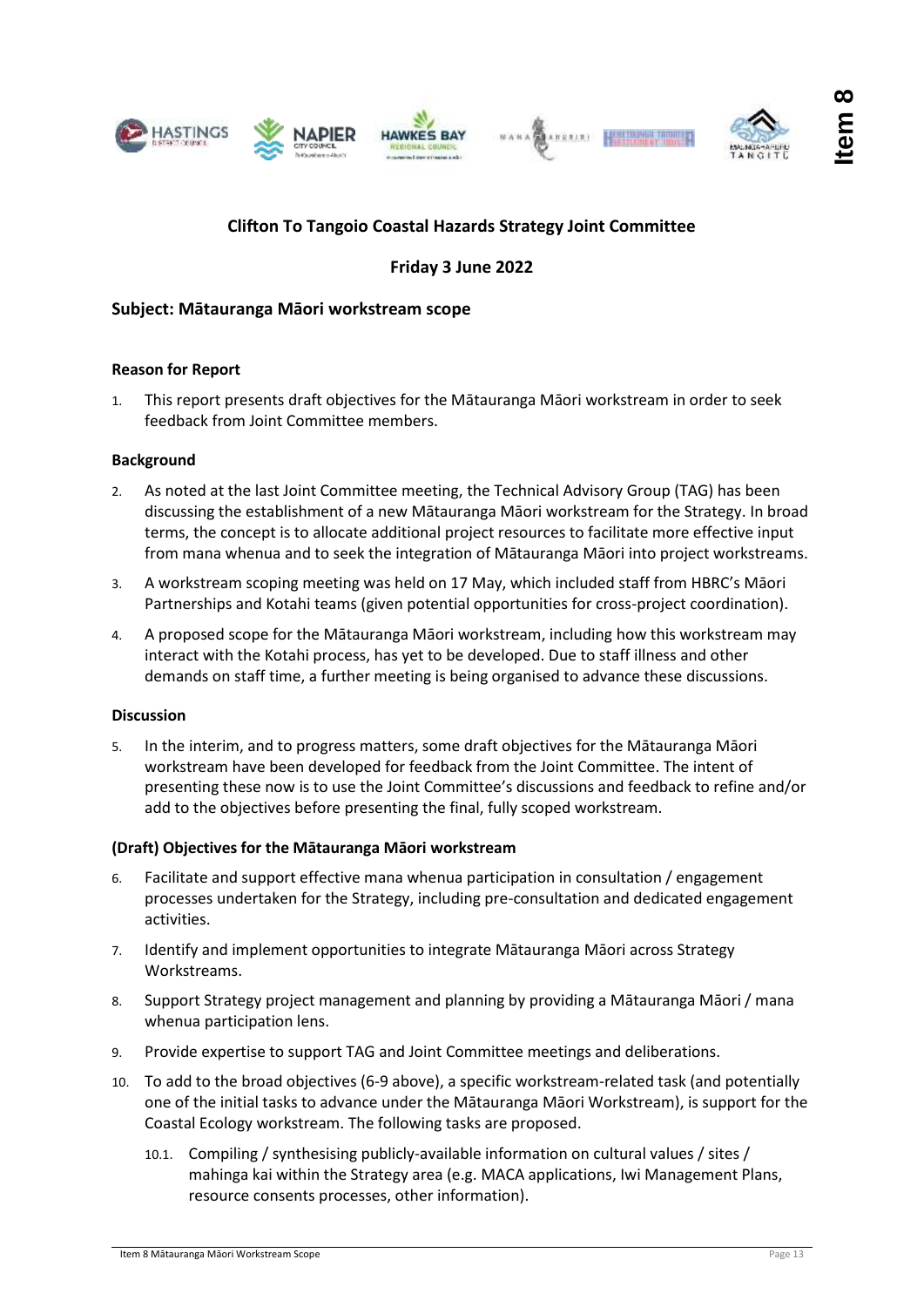- 10.2. Working with compiled information as a baseline, support the project team to engage with mana whenua directly to round out information and confirm species and sites of significance that should be monitored / protected within the Strategy area.
- 10.3. Support the development and implementation of a monitoring plan.
- 11. Considering both the draft scope and the specific support required in the short term for the Coastal Ecology workstream, resourcing and capacity for the Mātauranga Māori workstream has been discussed with HBRC staff. From this conversation, it is clear that external resources will be required to effectively advance the Mātauranga Māori workstream.
- 12. As part of preparing a draft project budget for the next financial year (starting 1 July 2022), an initial allocation has been made for the Mātauranga Māori workstream. The intent is that this budget allocation can be used to engage external expertise.
- 13. No specific contractor or expert has been identified for this role at this stage.

#### **Next Steps**

- 14. As noted, the Strategy's project team is engaging with HBRC's Kotahi team to scope crossproject coordination, and with HBRC's Māori Partnerships team to develop the workstream scope further.
- 15. To support these discussions, early input is sought from the Joint Committee on:
	- 15.1. the draft objectives (6-9 above)
	- 15.2. the process to identify and engage external expertise to lead the Mātauranga Māori workstream.
- 16. A developed scope will then be brought back to the Joint Committee for endorsement. Any further input or involvement Joint Committee members would like in the scope development process is welcome.

#### **Decision Making Process**

17. Staff have assessed the requirements of the Local Government Act 2002 in relation to this item and have concluded that, as this report is for information only, the decision-making provisions do not apply.

#### **Recommendation**

That the Clifton to Tangoio Coastal Hazards Strategy Joint Committee receives and notes the *Mātauranga Māori Workstream Scope* staff report.

#### **Authored by:**

**Simon Bendall Coastal Hazards Strategy Project Manager**

**Approved by:**

**Chris Dolley Group Manager Asset Management**

# **Attachment/s**

There are no attachments for this report.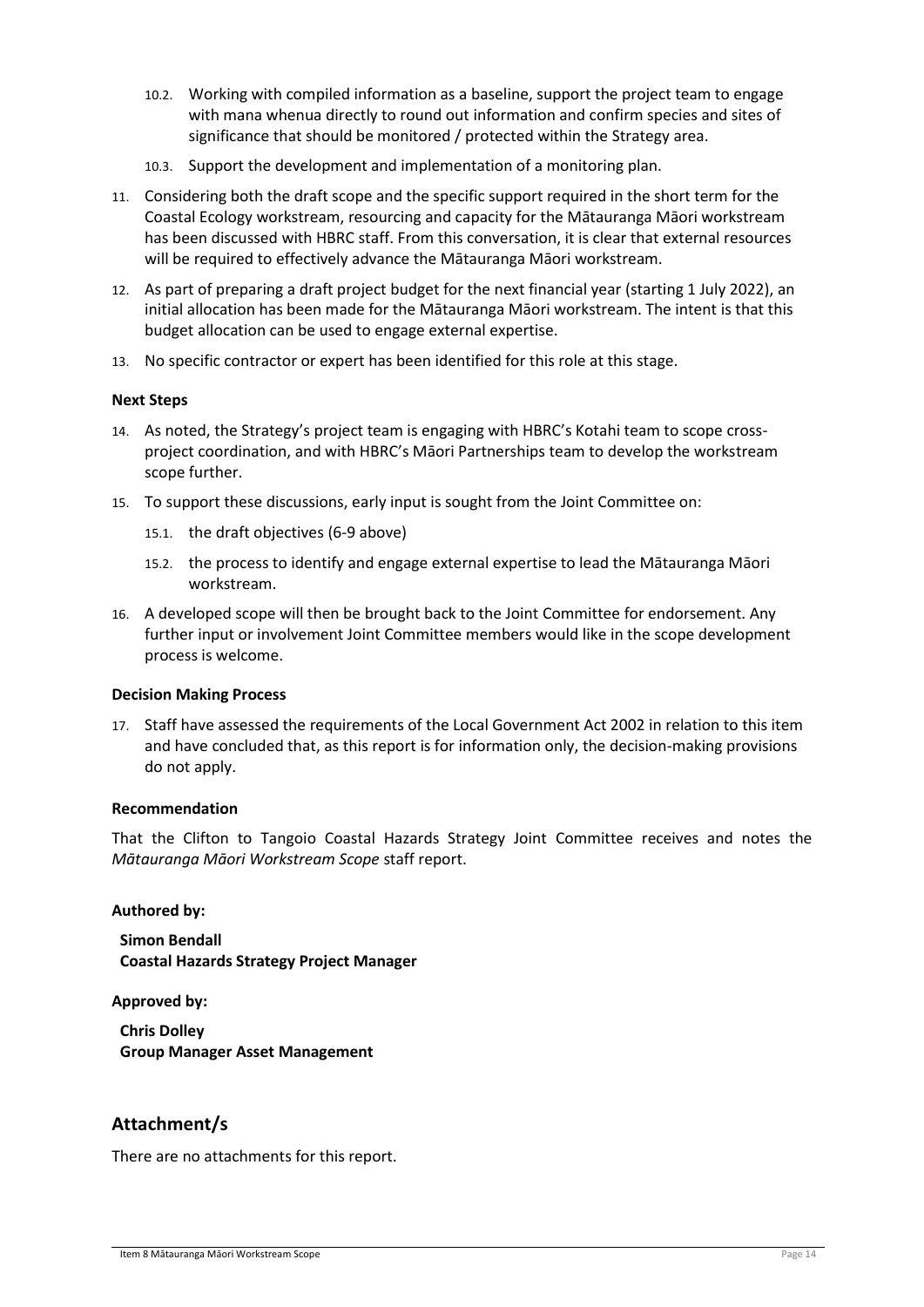<span id="page-14-0"></span>

# **3 June 2022**

# **Subject: Discussion of minor matters not on the Agenda**

#### **Reason for Report**

1. This document has been prepared to assist Joint Committee members note the *Minor items not on the agenda* to be discussed as determined earlier in agenda Item 5.

| <b>Topic</b> | <b>Raised by</b> |
|--------------|------------------|
|              |                  |
|              |                  |
|              |                  |
|              |                  |
|              |                  |
|              |                  |